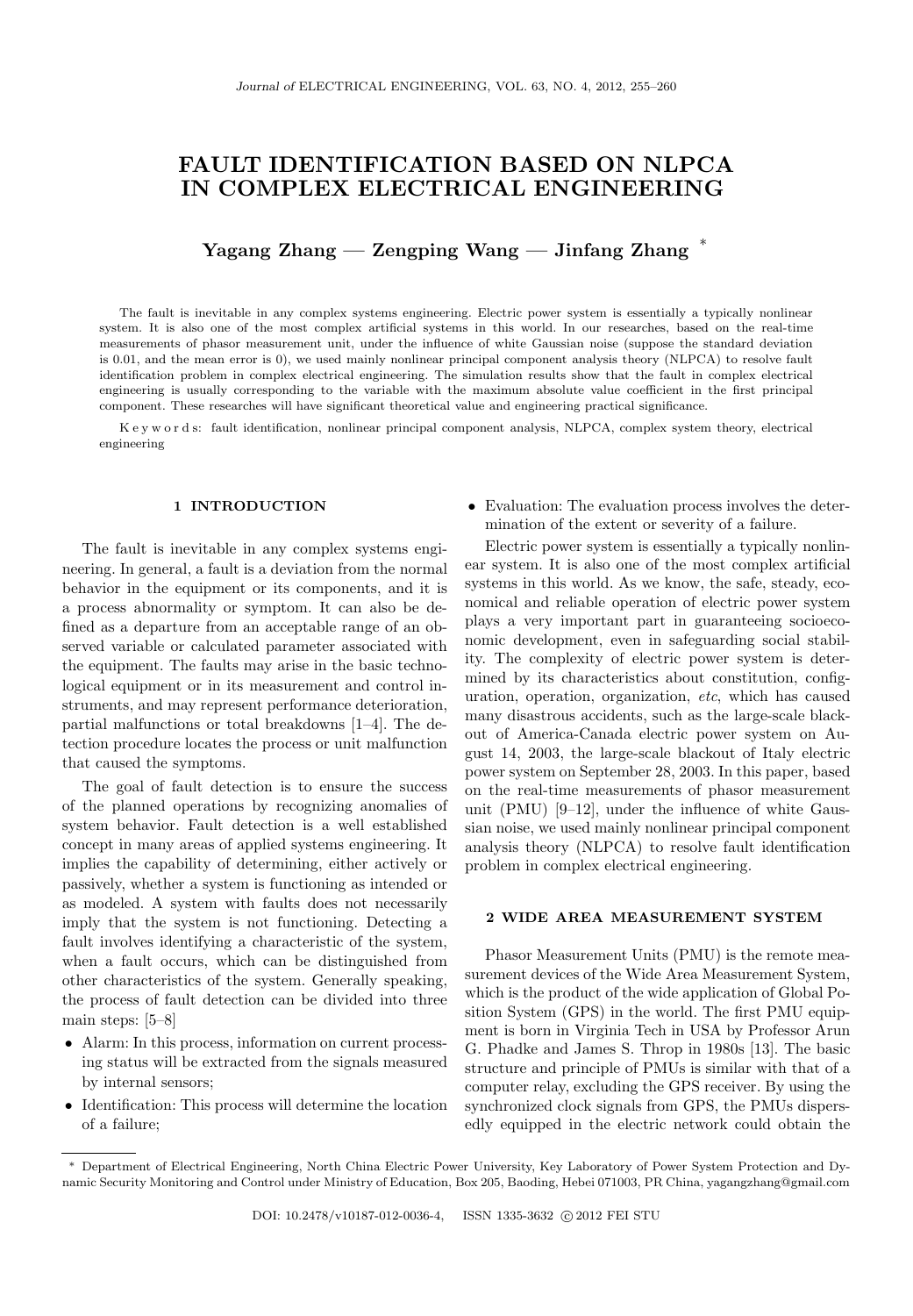

Fig. 1. A simple depiction of the PMUs



Power plants or stations

Fig. 2. The typical hierarchical structure of the WAMS



Fig. 3. The geometry principle curves of NLPCA and PCA

same sampling clock. Then the corresponding input signals (consisting of voltages at buses and feeder currents) will be sampled and converted into positive sequence quantities (if necessary, negative and zero sequence also can be obtained). Consequently, the operation condition of the power system in one snapshot is to be depicted with mutil-points synchronized phasors indicating in the same coordinate. The refreshed rate of the synchronized phasors provided by the PMUs is as frequently as one every cycle, which also can be recommended as 25 frames/sec, 50 frames/sec or 100 frames/sec in China.

One typical structure in PMU could be represented in Fig. 1 [13, 14]. The nodal voltage and feeder currents analog signals are sampled and converted into the needed sequence phasor, then the synchronized data could be

uploaded to the Phasor Data Concentrator (PDC) with the certain refreshed rate.

Compare to the traditional measurement system such as SCADA/EMS with Remote Terminal Unit (RTU), the PMU/WAMS, defined as the modern measurement system, not only could finish the functions required in the conventional one, but also will or has brought profound impact on state estimation, dynamic monitoring and system protection and so on. A lot of documents have explored the wide application of WAMS and PMUs in current or future power system.

The above mentioned PMU, PDC and communication links are the main devices to realize the full benefit of the PMU measurement. The architecture of the WAMS could be divided as different levels, and in each level the PDCs could match the time tags of data received from the various PMUs so that the phasor data stream is created for application, and communicated to upper levels (as well as PMUs) [13, 14]. In this way, different level will service for the various functions. Especially, in the researches of the authors, the regional or central control centers will be the appropriate target levels to implement the wide area backup protection, which requires the phasor data from much wider areas, even the whole system, with the longer time delay.

A classical architecture of the WAMS/PMU could be shown in Fig. 2.

### 3 NONLINEAR PRINCIPAL COMPONENT ANALYSIS THEORY

Nonlinear principal component analysis is a novel technique for multivariate data analysis, similar to the wellknown method of principal component analysis (PCA) [15–17]. The classic linear PCA method assumes that the transformed features of the process are linear functions of the observed variables. In industrial engineering, however, this assumption may not be true when the observations are from highly nonlinear processes. In such cases, it may be more appropriate to assume that the feature subspace is defined by nonlinear functions of the process variables. Figure 3 presents the geometry principle curves of NLPCA and PCA. Now let us illuminate the concrete principle of nonlinear principal component analysis.

Suppose there are m variables  $\xi_1, \xi_2, \ldots, \xi_m$ , each variable has *n* components, that is  $\{\xi_{ij}\}_n \times m$ . Now let us adopt Centralized Logarithm Transformation to carry out nonlinear principal component analysis.

First step, one transforms the original data by centralized logarithm transformation,

$$
\eta_{ij} = \lg \xi_{ij} - \frac{1}{m} \sum_{t=1}^{m} \lg \xi_{it},
$$
  
(*i* = 1, 2, ..., *n*; *j* = 1, 2, ..., *m*). (1)

Then, one can calculate the covariance matrix,

$$
S = (s_{ij})_{m \times m} \tag{2}
$$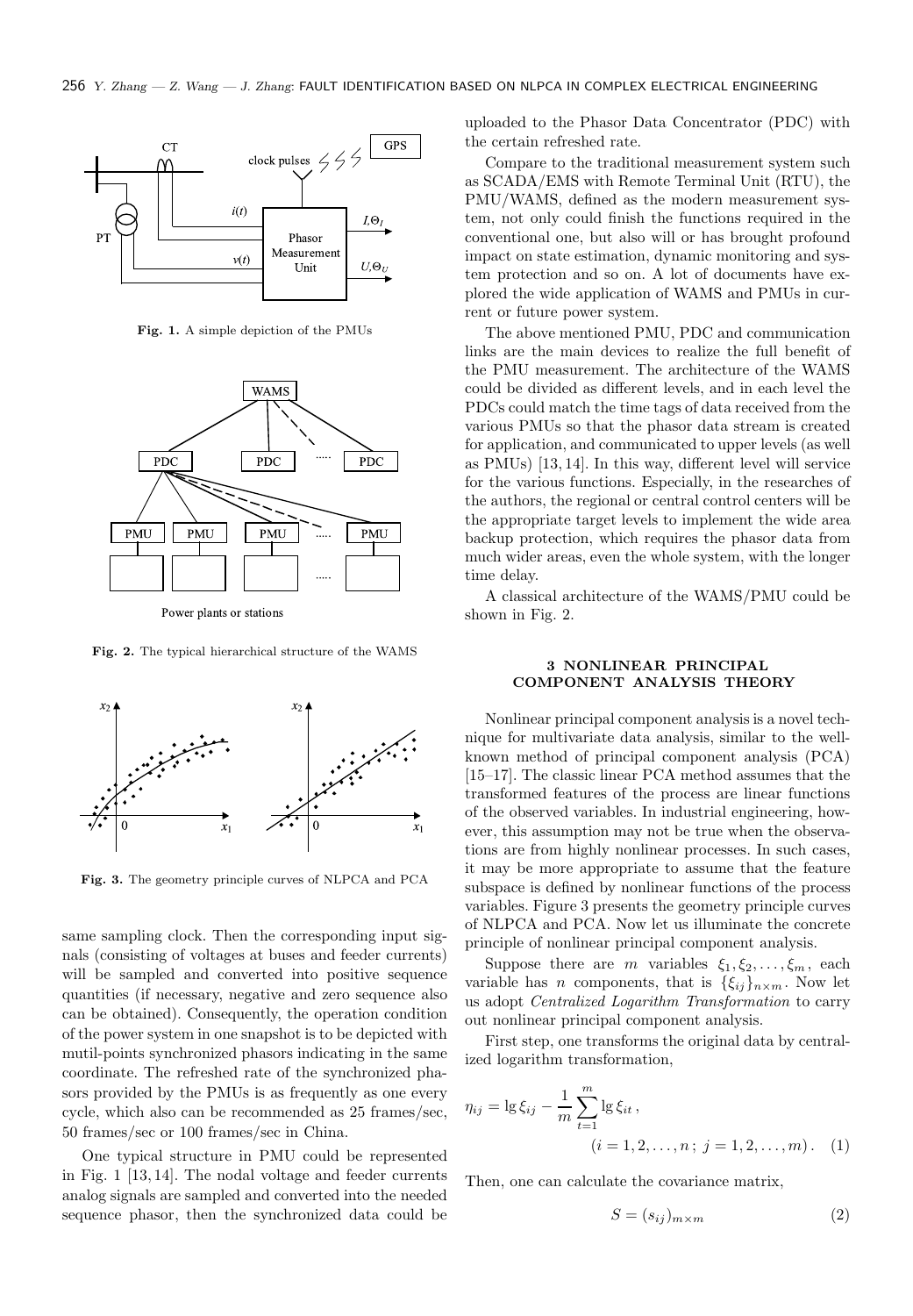

Fig. 4. Electric diagram of IEEE 9-Bus system

where

$$
s_{ij} = \frac{1}{n-1} \sum_{t=1}^{n} (\eta_{ti} - \bar{\eta}_i)(\eta_{tj} - \bar{\eta}_j),
$$
  

$$
\bar{\eta}_i = \frac{1}{n} \sum_{t=1}^{n} \eta_{ti}, \quad \bar{\eta}_j = \frac{1}{n} \sum_{t=1}^{n} \eta_{tj}.
$$
 (3)

Let  $\lambda_1 \geq \lambda_2 \geq \cdots \geq \lambda_m \geq 0$  be the characteristic roots of S, and  $t_1, t_2, \ldots, t_m$  be their corresponding unitization characteristic vectors. So, the  $k$ -th nonlinear principal component can be expressed as

$$
Y_k = \sum_{j=1}^m t_{kj} \lg \xi_{kj}, \ (k = 1, 2, \dots, m). \tag{4}
$$

Generally speaking, the  $k$ -th principal component should satisfy  $t'_k t_k = 1, t'_k t_i = 0, t'_i t_k = 0 (i < k).$ Therefore, we can construct an objective function

$$
\varphi_k(t_k, \lambda, \rho_i) = t'_k St_k - \lambda (t'_k t_k - 1) - 2 \sum_{i=1}^{k-1} \rho_i (t'_i t_k).
$$
 (5)

Let us differentiate it,

$$
\frac{\partial \varphi_k}{\partial t_k} = 2St_k - 2\lambda t_k - 2\sum_{i=1}^{k-1} \rho_i t_i = 0.
$$
 (6)

Left multiplication  $t'_{i}$ ,

$$
t_i' St_k - \lambda t_i' t_k - t_i' \sum_{i=1}^{k-1} \rho_i t_i = 0, \qquad (7)
$$

namely  $\rho_i t'_i t_i = 0$ , one can get  $\rho_i = 0$   $(i = 1, 2, ..., k-1)$ . Then,

$$
(S - \lambda I)t_k = 0 \tag{8}
$$

and

$$
t_k' St_k = \lambda \,. \tag{9}
$$

So, the  $k$ -th principal component has been solved.



Fig. 5. Electric diagram of IEEE 39-Bus system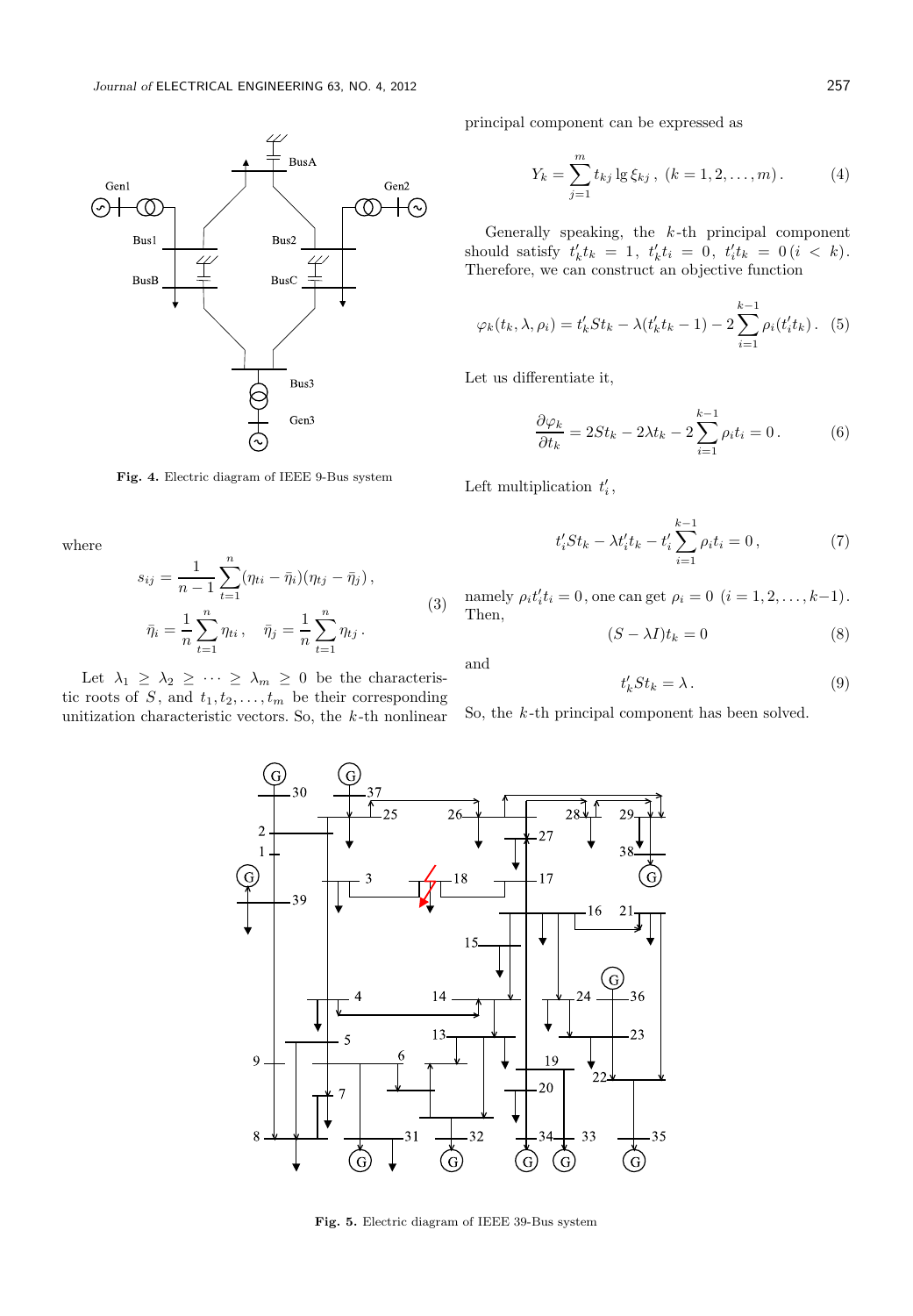| Bus  | Gen <sub>1</sub> | Gen2 | Gen <sub>3</sub> | Bus1 | Bus2                                                                                                  | Bus3 | Bus A | BusB. | BusC       |
|------|------------------|------|------------------|------|-------------------------------------------------------------------------------------------------------|------|-------|-------|------------|
|      |                  |      |                  |      | Gen1 $0.004327$ $0.008537$ $0.003883$ $-0.01545$ $0.002752$ $0.000273$ $0.003435$ $-0.00536$          |      |       |       | $-0.0024$  |
|      |                  |      |                  |      | Gen2 $0.008537$ $0.036649$ $0.020056$ $-0.06197$ $0.012424$ $0.002112$ $0.016915$ $-0.02203$          |      |       |       | $-0.01269$ |
|      |                  |      |                  |      | Gen3 $0.003883$ $0.020056$ $0.014078$ $-0.03622$ $0.0071$ $0.001579$ $0.009804$ $-0.01313$ $-0.00715$ |      |       |       |            |
|      |                  |      |                  |      | Bus1 -0.01545 -0.06197 -0.03622 0.110178 -0.02152 -0.00494 -0.03107 0.039918 0.021068                 |      |       |       |            |
| Bus2 |                  |      |                  |      | $0.002752$ $0.012424$ $0.0071$ $-0.02152$ $0.004289$ $0.000915$ $0.006116$ $-0.00776$                 |      |       |       | $-0.00431$ |

Bus3 0.000273 0.002112 0.001579 -0.00494 0.000915 0.000705 0.002136 -0.00207 -0.00071 BusA 0.003435 0.016915 0.009804 -0.03107 0.006116 0.002136 0.010159 -0.01167 -0.00582 BusB -0.00536 -0.02203 -0.01313 0.039918 -0.00776 -0.00207 -0.01167 0.014628 0.007482 BusC -0.0024 -0.01269 -0.00715 0.021068 -0.00431 -0.00071 -0.00582 0.007482 0.004536

Table 1. The covariance matrix of node negative sequence voltages in IEEE9-Bus system

### 4 FAULT IDENTIFICATION BASED ON NLPCA IN COMPLEX POWER SYSTEM

NLPCA is used to identify and remove correlations among objective variables as an aid to dimensionality reduction, visualization, and exploratory data analysis. While PCA identifies only linear correlations between variables, NLPCA uncovers both linear and nonlinear correlations, without restriction on the character of the nonlinearities present in the data.

Now let us consider IEEE9-Bus system, Figure 4 is its electric diagram. In the structure of electricity grid, Bus-1 appears single-phase to ground fault. By BPA simulations, the vector-valued of corresponding variables is only exported one times in each period. Considering the influence of white Gaussian noise, suppose the standard deviation is 0.01, and the mean error is 0. Using these actual measurement data of corresponding node negative sequence voltages, we will carry through nonlinear principal component analysis of fault component and non-fault component.

### 4.1 Fault Identification of IEEE9-Bus system based on node negative sequence voltage

After computing IEEE9-Bus system, we can get node negative sequence voltages at  $T_{-1}$ ,  $T_0$  (Fault),  $T_1$ ,  $T_2$ and  $T_3$  five times. First of all, after centralized logarithm transformation, the covariance matrix of node negative sequence voltages in IEEE9-Bus system can be calculated, see Table 1.

In this covariance matrix, a remarkable characteristic is present that the covariance of Bus1 is 0.110178, which is the biggest one. So, one can analyze preliminarily that the Bus1 is a probable fault component.

Let us solve the eigenvalues of the covariance matrix, these results have been listed in Table 2. Finally, the first principal component can be obtained, its expression is

$$
Y_1 = 0.103555Z_1 + 0.429839Z_2 + 0.250647Z_3
$$
  
- 0.758725Z<sub>4</sub> + 0.149019Z<sub>5</sub> + 0.033330Z<sub>6</sub>  
+ 0.213893Z<sub>7</sub> - 0.274438Z<sub>8</sub> - 0.147119Z<sub>9</sub> (10)

To sum up the above NLPCA results, although there exists the influence of white Gaussian noise, from the feature of the first principal component, Bus1 corresponds with variable  $Z_4$ , and the coefficient absolute value of  $Z_4$ is 0.758725, which is also the biggest one. So, Bus1 is just the fault component. This result is entirely identical with the fault set in advance.

Now let us further consider a more complicated IEEE 39-Bus system, Figure 5 is its electric diagram. In the structure of electricity grid, Bus-18 appears single-phase to ground fault. By BPA simulations, the vector-valued of corresponding variables is only exported one times in each period. Considering the influence of white Gaussian noise, suppose the standard deviation is 0.01, and the mean error is 0. Using these actual measurement data of corresponding variables, we will carry through nonlinear principal component analysis of fault component and non-fault component.

# 4.2 Fault Identification of IEEE39-Bus system based on node negative sequence voltage

Similarly, we calculate the node negative sequence voltages at  $T_{-1}$ ,  $T_0$  (Fault),  $T_1$ ,  $T_2$  and  $T_3$  five times. After centralized logarithm transformation, the covariance matrix of node negative sequence voltages in IEEE39-Bus system can be obtained, see Table 3. In this place, we only intercept Bus18 section.

In Table 3, a remarkable characteristic is in esse, the covariance of Bus18 is 0.410435, which is not only the biggest one in Table 3 (only intercept Bus18 section), but also the biggest one in the complete covariance matrix based on node negative sequence voltages in IEEE 39- Bus system. So, one can analyze preliminarily that the Bus18 is a probable fault component.

Let us further solve the eigenvalues of this covariance matrix, see Table 4. Finally, the first principal component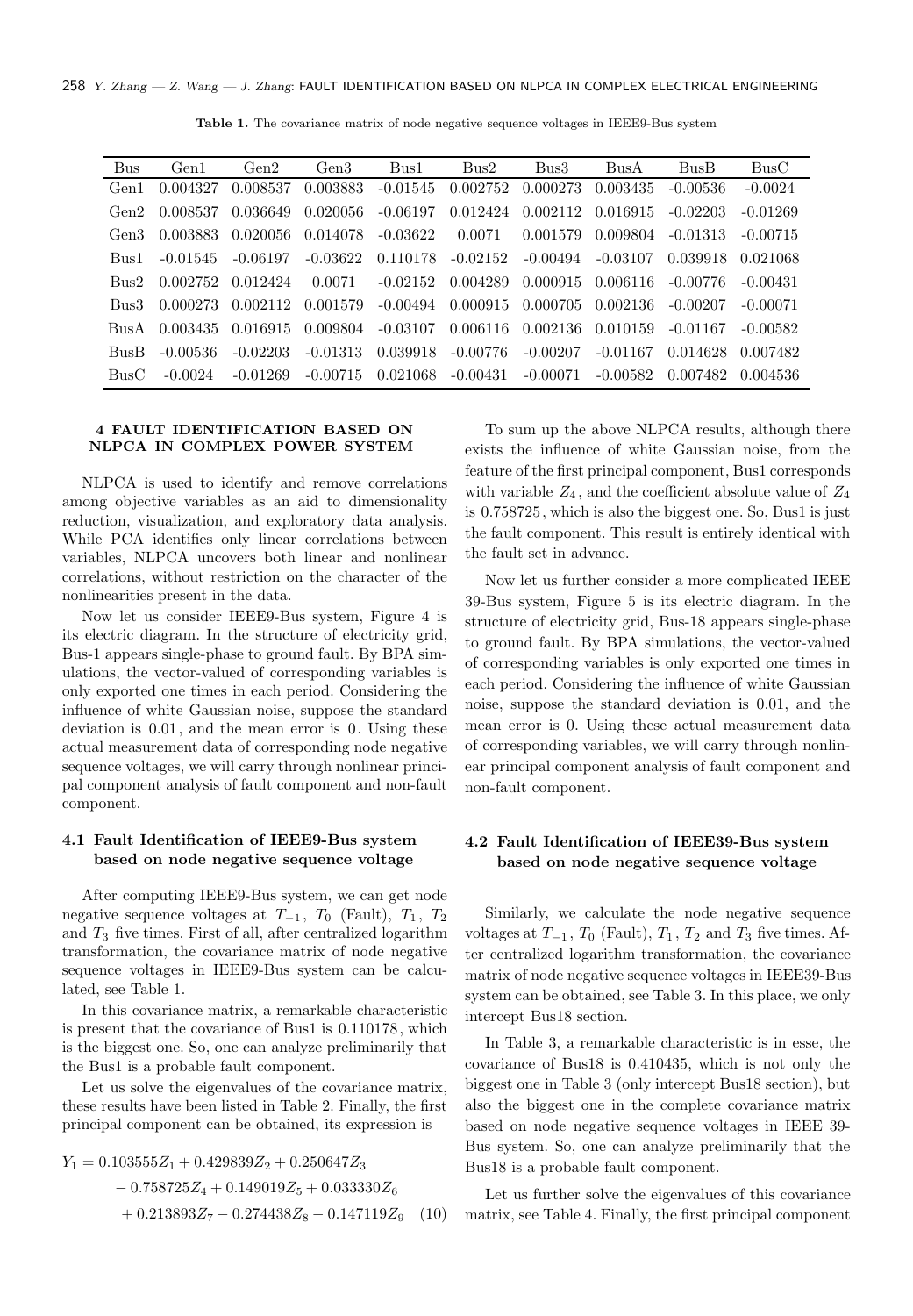Table 3. The covariance matrix of node negative sequence voltages in IEEE39-Bus system (Only intercept Bus18 section)

| Bus   | Bus1       | Bus2       | Bus3       | Bus4       | Bus5       | Bus6       | Bus7       | Bus8       | Bus9       | Bus10      |
|-------|------------|------------|------------|------------|------------|------------|------------|------------|------------|------------|
| Bus18 | $-0.10175$ | $-0.04901$ | 0.134574   | 0.095032   | 0.062569   | $-0.04465$ | $-0.18953$ | $-0.07488$ | $-0.22995$ | $-0.0542$  |
| Bus   | Bus11      | Bus12      | Bus13      | Bus14      | Bus15      | Bus16      | Bus17      | Bus18      | Bus19      | Bus20      |
| Bus18 | 0.08282    | $-0.07464$ | $-0.14773$ | 0.231508   | 0.194423   | 0.129879   | 0.198885   | 0.410435   | 0.049834   | $-0.12922$ |
| Bus   | Bus21      | Bus22      | Bus23      | Bus24      | Bus25      | Bus26      | Bus27      | Bus28      | Bus29      | Bus30      |
| Bus18 | 0.192603   | $-0.09827$ | $-0.07417$ | 0.143789   | $-0.00576$ | 0.001598   | 0.111723   | $-0.05032$ | $-0.0396$  | $-0.06794$ |
| Bus   | Bus31      | Bus32      | Bus33      | Bus34      | Bus35      | Bus36      | Bus37      | Bus38      | Bus39      |            |
| Bus18 | $-0.05089$ | 0.066787   | $-0.00325$ | $-0.10006$ | $-0.12987$ | $-0.00146$ | $-0.12064$ | 0.014432   | $-0.28311$ |            |

Table 2. The eigenvalues of covariance matrix in IEEE9-Bus system

| No. | Eigenvalues | Proportion | Cumulative |
|-----|-------------|------------|------------|
| 1   | 0.191085    | 0.9576     | 0.9576     |
| 2   | 0.003637    | 0.0182     | 0.9758     |
| 3   | 0.002833    | 0.0142     | 0.9900     |
|     | 0.001993    | 0.0100     | 1.0000     |

Table 4. The eigenvalues of covariance matrix in IEEE39-Bus system

| No. | Eigenvalues | Proportion | Cumulative |
|-----|-------------|------------|------------|
|     | 1.807145    | 0.6928     | 0.6928     |
| 2   | 0.352246    | 0.1350     | 0.8279     |
| 3   | 0.326595    | 0.1252     | 0.9531     |
| 4   | 0.122387    | 0.0469     | 1.0000     |

is obtained, which can be expressed as

 $Y_1 = -0.124846Z_1 - 0.056522Z_2 + 0.159715Z_3$  $+ 0.112571Z_4 + 0.082188Z_5 - 0.046110Z_6 - 0.214863Z_7$  $-0.095761Z_8 - 0.270454Z_9 - 0.065628Z_{10} + 0.091790Z_{11}$  $-0.093987Z_{12}-0.154935Z_{13}+0.270549Z_{14}+0.227069Z_{15}$  $+0.162749Z_{16}+0.231255Z_{17}+0.474260Z_{18}+0.052699Z_{19}$  $-0.136666Z_{20}+0.220112Z_{21}-0.121749Z_{22}-0.090534Z_{23}$ +0.159917 $Z_{24}$ -0.006500 $Z_{25}$ +0.006073 $Z_{26}$ +0.133852 $Z_{27}$  $-0.064502Z_{28}-0.037887Z_{29}-0.081580Z_{30}-0.050878Z_{31}$ +0.067623 $Z_{32}$ −0.006795 $Z_{33}$ −0.124308 $Z_{34}$ −0.145257 $Z_{35}$  $-0.000107Z_{36}-0.139279Z_{37}+0.020443Z_{38}-0.343712Z_{39}$ 

(11)

Based on comprehensive analysis of these NLPCA results, although there exists the influence of white Gaussian noise, from the feature of the first principal component, Bus18 corresponds with variable  $Z_{18}$ , and the coefficient of  $Z_{18}$  is 0.474260, which is also the biggest one. Consequently, Bus18 is just the fault component. This conclusion is also entirely identical with the fault set in advance.

These instances have fully proven that fault identification of fault component and non-fault component in complex electrical engineering can be performed by nonlinear principal component analysis and calculation. The results of nonlinear principal component analysis are accurate and reliable.

#### 5 CONCLUSIONS

Noise is random in nature and has different attributes depending on its origin. In most of the works on communications, the transmitted data is assumed to be corrupted by Gaussian noise. The Gaussian model is successful in modeling some important random phenomena such as thermal noise and leads to tractable equations [18–20]. The fault is inevitable in any complex systems engineering. In general, a fault is a deviation from the normal behavior in the equipment or its components, and it is a process abnormality or symptom. A system with faults does not necessarily imply that the system is not functioning. Detecting a fault involves identifying a characteristic of the system, when a fault occurs, which can be distinguished from other characteristics of the system.

NLPCA is a novel technique for multivariate data analysis, similar to the PCA. In many industrial engineerings, it may be more appropriate to assume that the feature subspace is defined by nonlinear functions of the process variables. Electric power system is essentially a typically nonlinear system. In this paper, based on the real-time measurements of phasor measurement unit, under the influence of white Gaussian noise (suppose the standard deviation is 0.01, and the mean error is 0), we used mainly NLPCA to resolve fault identification problem in complex electrical engineering. The simulation results show that the fault in complex electrical engineering is usually corresponding to the variable with the maximum absolute value coefficient in the first principal component. These researches will have significant theoretical value and engineering practical significance.

### Acknowledgements

This research was supported partly by the National Natural Science Foundation of China (50837002, 50777016),